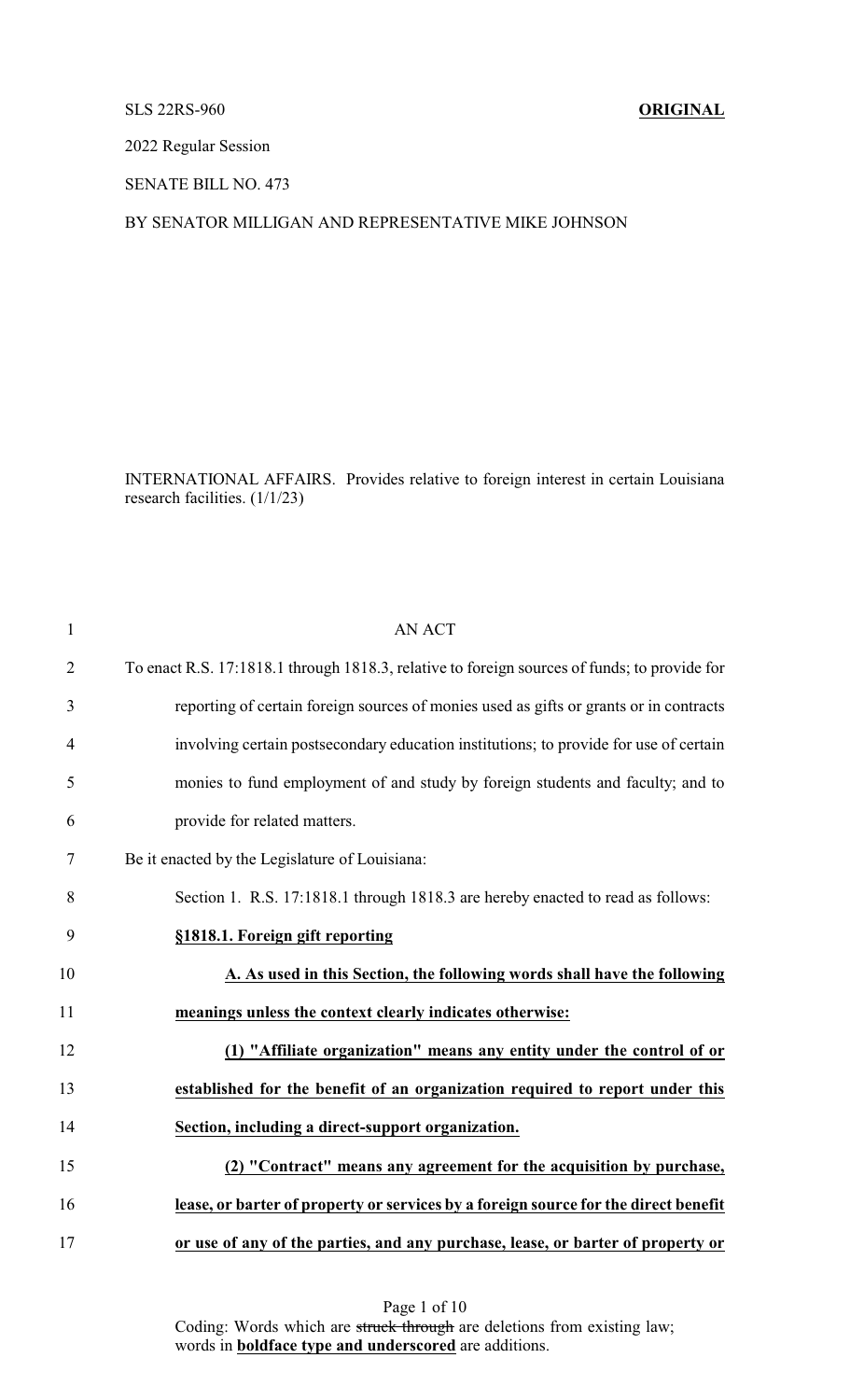| $\mathbf{1}$   | services from a foreign country of concern.                                        |
|----------------|------------------------------------------------------------------------------------|
| $\overline{2}$ | (3) "Foreign country of concern" means a country or nation determined              |
| 3              | by the appropriate federal agency to be a potential source of intelligence         |
| $\overline{4}$ | gathering or espionage activities detrimental to the United States.                |
| 5              | (4) "Foreign government" means the government of any country, nation,              |
| 6              | or group of nations, or any province or other political subdivision of any         |
| 7              | country or nation, other than the government of the United States and its states   |
| 8              | or political subdivisions, including any agent of the foreign government.          |
| 9              | (5) "Foreign source" means any of the following:                                   |
| 10             | (a) A foreign government or an agency of a foreign government.                     |
| 11             | (b) A legal entity, governmental or otherwise, created solely under the            |
| 12             | laws of a foreign state or states.                                                 |
| 13             | (c) An individual who is not a citizen of the United States or of a territory      |
| 14             | or protectorate of the United States.                                              |
| 15             | (d) An agent, including a subsidiary or an affiliate of a foreign legal            |
| 16             | entity, acting on behalf of any source defined in Subparagraph (a), (b), or (c) of |
| 17             | this Paragraph.                                                                    |
| 18             | (6) "Gift" means any contract, gift, grant, endowment, award, or                   |
| 19             | donation of money or property of any kind, or any combination thereof,             |
| 20             | including a conditional or unconditional pledge of a contract, gift, grant,        |
| 21             | endowment, award, or donation. For purposes of this Paragraph, the term            |
| 22             | "pledge" means a promise, agreement, or an expressed intention to give a thing     |
| 23             | of value.                                                                          |
| 24             | (7) "Post-secondary education institution" or "institution" means a                |
| 25             | Louisiana college or university, a nonpublic post-secondary institution that is    |
| 26             | a member of the Louisiana Association of Independent Colleges and                  |
| 27             | Universities, and any other entity offering a program of post-secondary            |
| 28             | education that has a physical presence in the state and is required to report      |
| 29             | foreign gifts or contracts pursuant to 20 U.S.C. 1011f, or an affiliate            |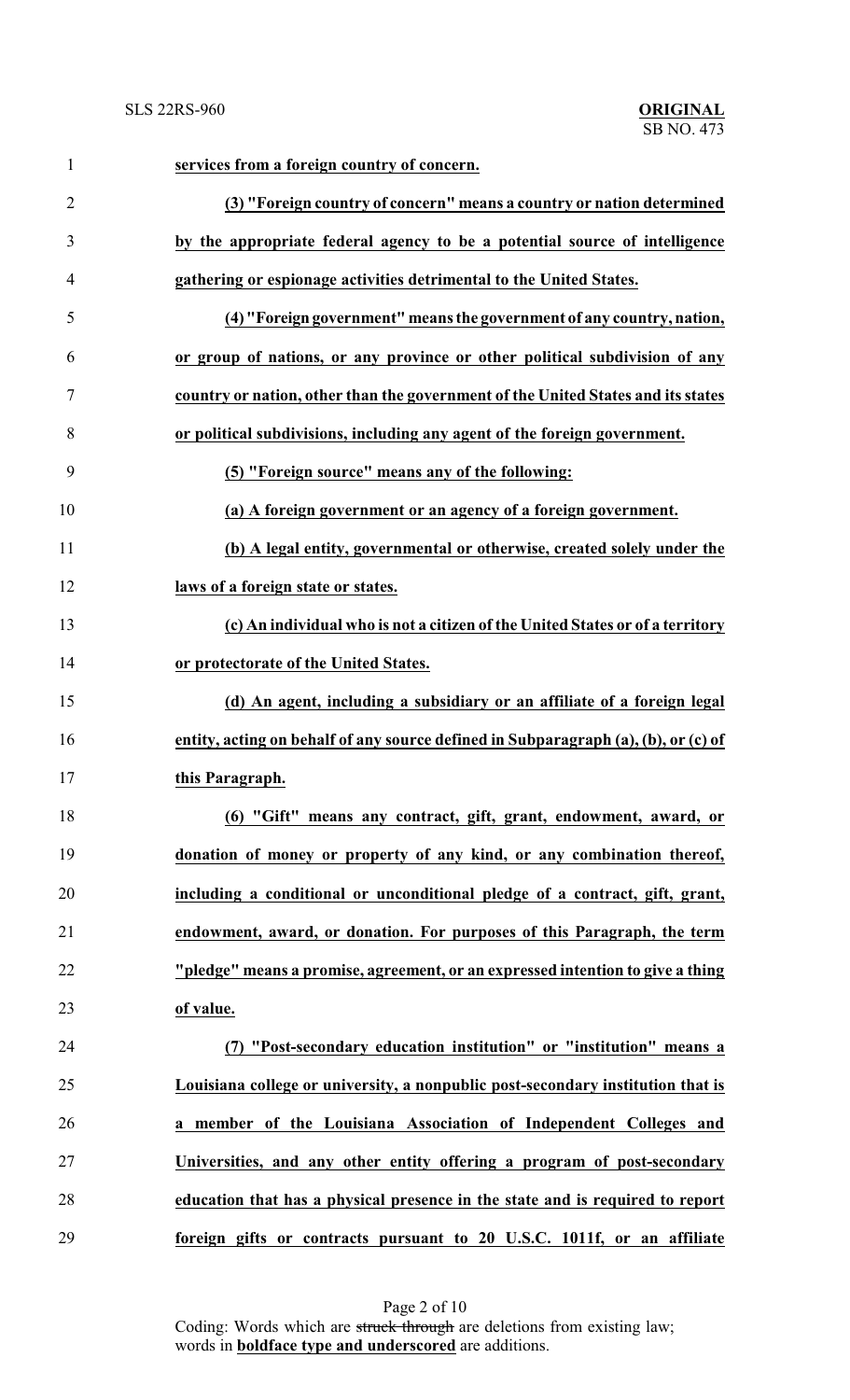| $\mathbf{1}$   | organization of any such college, university, institution, or school.                   |
|----------------|-----------------------------------------------------------------------------------------|
| $\overline{2}$ | B.(1)(a) Each institution shall report any gift received directly or                    |
| 3              | indirectly from a foreign source with a value of fifty thousand dollars or more.        |
| $\overline{4}$ | This report shall be made each January thirty-first and July thirty-first and           |
| 5              | shall include the gifts made during the six-month period ending on the last day         |
| 6              | of the month immediately preceding the reporting month. The institution shall           |
| 7              | include in its report gifts received by all affiliate organizations of the institution. |
| 8              | (b) If a foreign source provides more than one gift directly or indirectly              |
| 9              | to an institution in a single fiscal year and the total value of all gifts is fifty     |
| 10             | thousand dollars or more, then all gifts received from that foreign source shall        |
| 11             | be reported.                                                                            |
| 12             | (c) For purposes of this Paragraph, a gift received from a foreign source               |
| 13             | through an intermediary shall be considered an indirect gift to the institution.        |
| 14             | (2) A report required under this Subsection shall be made to the                        |
| 15             | following entities:                                                                     |
| 16             | (a) The institution's board of supervisors. The respective board shall file             |
| 17             | an annual summary of these gifts with the Board of Regents.                             |
| 18             | (b) Unless already reported to the institution's board of supervisors, an               |
| 19             | annual summary of the gifts shall be filed with the Board of Regents for any            |
| 20             | institution or affiliate organization of the institution.                               |
| 21             | C. Reports of gifts subject to the requirements of this Section shall                   |
| 22             | include the following information, unless the information is exempt from                |
| 23             | disclosure under the provisions of this Section or otherwise prohibited or              |
| 24             | deemed confidential under federal or state law:                                         |
| 25             | (1) The amount of the gift, and the date it was received.                               |
| 26             | (2) The contract start and end date, if the gift is a contract.                         |
| 27             | (3) The name of the foreign source and, if not a foreign government, the                |
| 28             | country of citizenship, if known, and the country of principal residence or             |
| 29             | domicile of the foreign source.                                                         |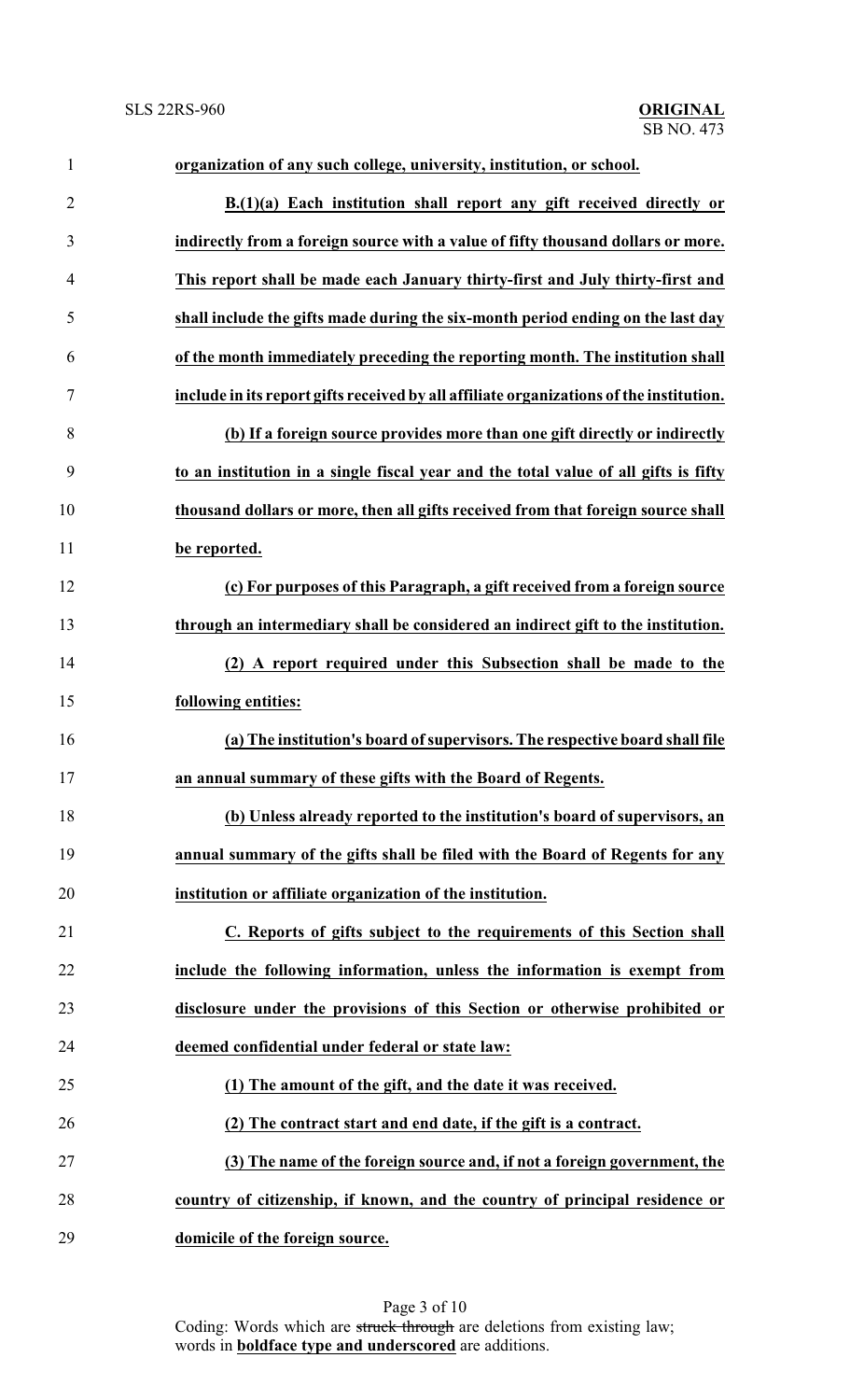| $\mathbf{1}$   | $(4)(a)$ A copy of any gift agreement between the foreign source and the            |
|----------------|-------------------------------------------------------------------------------------|
| $\overline{2}$ | institution, signed by the foreign source and the chief administrative officer of   |
| 3              | the institution, or their respective designees, which includes a detailed           |
| $\overline{4}$ | description of the purpose for which the gift is to be used by the institution, the |
| 5              | identification of the persons whom the gift is explicitly intended to benefit, and  |
| 6              | any applicable conditions, requirements, restrictions, or terms made a part of      |
| 7              | the gift regarding the control of curricula, faculty, student admissions, student   |
| 8              | fees, or contingencies placed upon the institution to take a specific public        |
| 9              | position or to award an honorary degree. If an agreement contains information       |
| 10             | protected from disclosure, an abstract and redacted copy of the disclosure          |
| 11             | containing information that is not protected shall be submitted in lieu of a copy   |
| 12             | of the agreement.                                                                   |
| 13             | (b) Beginning July 1, 2023, the internal auditor of the Board of Regents            |
| 14             | shall annually inspect or audit a random sample of at least five percent of the     |
| 15             | total number of gifts disclosed by or gift agreements received from any             |
| 16             | institution during the previous fiscal year to determine the institution's          |
| 17             | compliance with the requirements of this Section.                                   |
| 18             | (c) Upon request by the governor, the president of the Senate, or the               |
| 19             | speaker of the House of Representatives, the internal auditor of the Board of       |
| 20             | Regents shall inspect or audit a gift or gift agreement.                            |
| 21             | D. An institution that knowingly, willfully, or negligently fails to disclose       |
| 22             | the information required in this Section shall be subject to a civil penalty of one |
| 23             | hundred five percent of the amount of the undisclosed gift, payable only from       |
| 24             | non-state funds of the institution or the affiliate organization that received the  |
| 25             | gift. The recovered funds shall be deposited into the State General Fund.           |
| 26             | §1818.2. Screening foreign researchers                                              |
| 27             | A.(1) Every person seeking employment with a post-secondary education               |
| 28             | institution as defined in R.S. 17:1818.1 in a research or research-related support  |
| 29             | position, or applying as a graduate or undergraduate student for a research or      |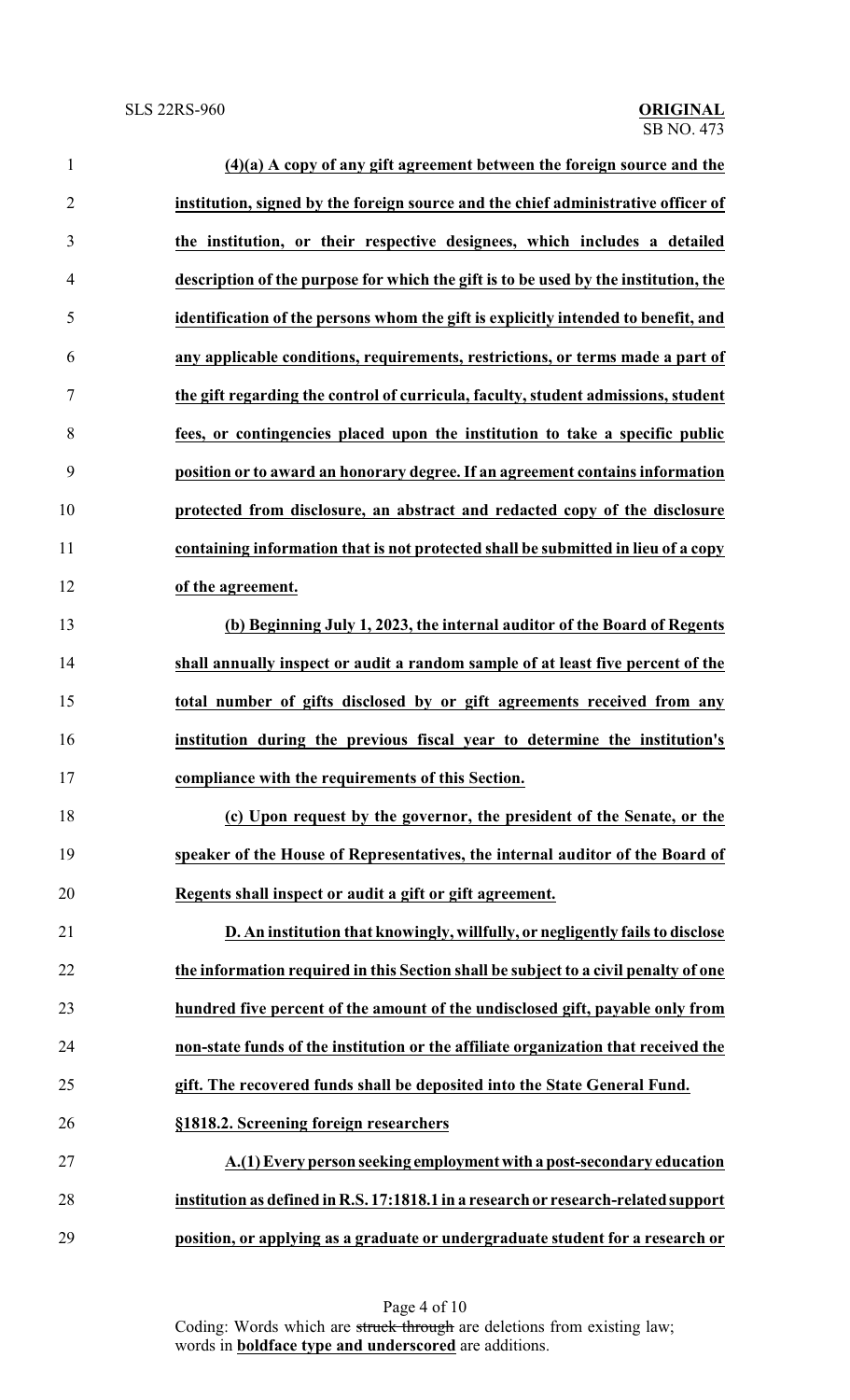| $\mathbf{1}$   | research-related support position, or for a position as a visiting researcher shall, |
|----------------|--------------------------------------------------------------------------------------|
| $\overline{2}$ | prior to being interviewed or offered a position of employment, be screened by       |
| 3              | the institution to determine if any of the following apply to the person:            |
| $\overline{4}$ | (a) The person is a citizen of a foreign country and not a permanent                 |
| 5              | resident of the United States.                                                       |
| 6              | (b) The person is a citizen or permanent resident of the United States               |
| 7              | who has any affiliation with an institution or program in a foreign country of       |
| 8              | concern as defined in R.S. 17:1818.1.                                                |
| 9              | (c) The person has at least one year of prior employment or training in              |
| 10             | a foreign country of concern as defined in R.S. 17:1818.1, except for                |
| 11             | employment or training by an agency of the United States government.                 |
| 12             | (2) The provisions of this Subsection shall apply only to institutions that          |
| 13             | receive state appropriations and have annual research budgets of ten million         |
| 14             | dollars or more.                                                                     |
| 15             | B. Each foreign applicant for a position listed in Subsection A of this              |
| 16             | Section shall submit a copy of the applicant's current passport and the most         |
| 17             | recently submitted Online Nonimmigrant Visa Application, DS-160. After               |
| 18             | extraction of all information relevant to the requirements of this Section, the      |
| 19             | institution may destroy or return the copy of the DS-160 submitted by an             |
| 20             | applicant.                                                                           |
| 21             | C. Each applicant for a position listed in Subsection A of this Section              |
| 22             | shall submit a complete resume and curriculum vitae, including every                 |
| 23             | institution of higher education attended; all previous employment since the          |
| 24             | applicant's eighteenth birthday; a list of all published material for which the      |
| 25             | applicant received credit as an author, a researcher, or otherwise or to which       |
| 26             | the applicant contributed significant research, writing, or editorial support; a     |
| 27             | list of the applicant's current and pending research funding, and its amount,        |
| 28             | from any source, including the applicant's role on the project, and a brief          |
| 29             | description of the research; and a full disclosure of nonuniversity professional     |

Page 5 of 10 Coding: Words which are struck through are deletions from existing law; words in **boldface type and underscored** are additions.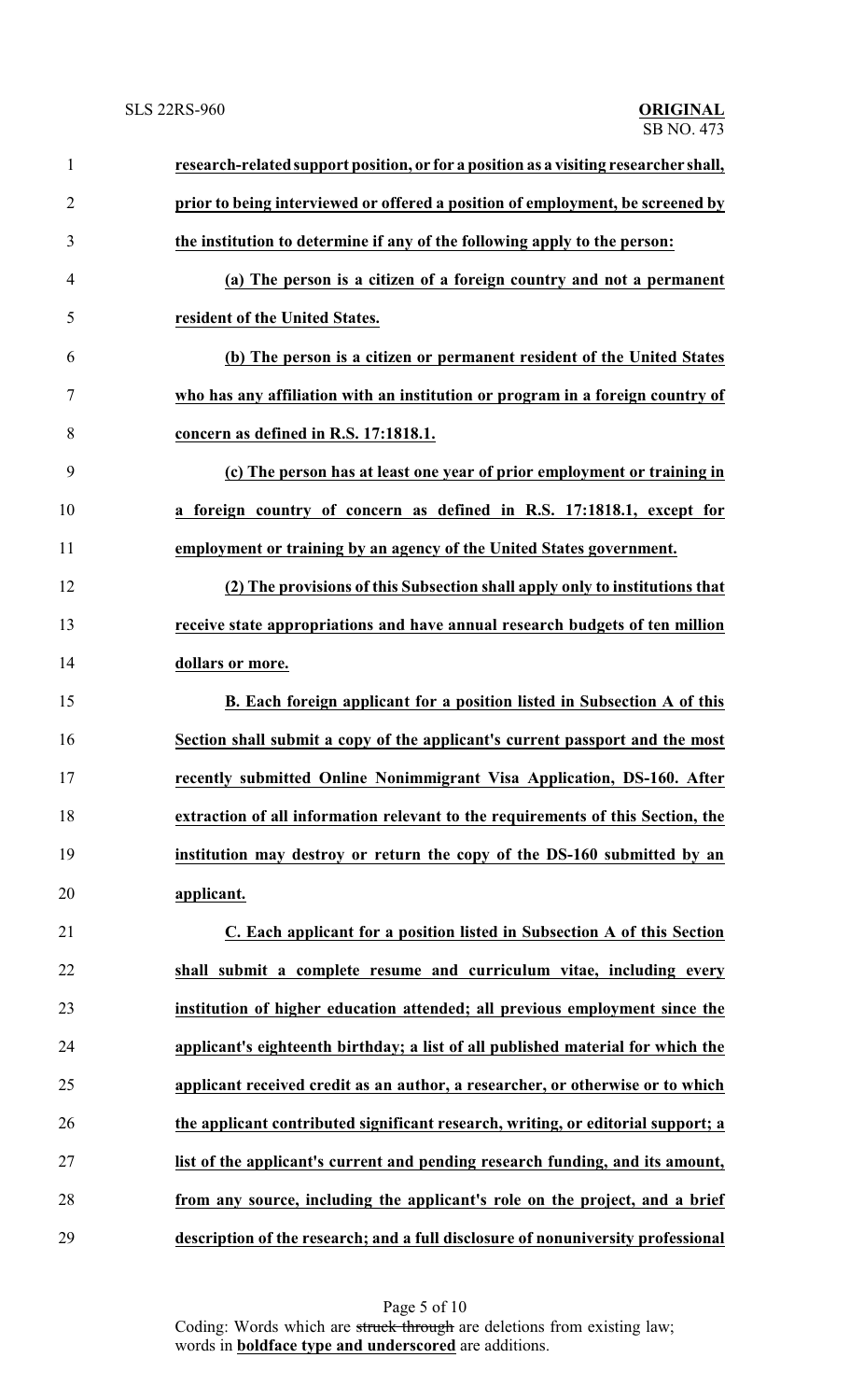| $\mathbf{1}$   | activities, including any affiliation with an institution or program in a foreign |
|----------------|-----------------------------------------------------------------------------------|
| $\overline{2}$ | country of concern. If an applicant has been continually employed or enrolled     |
| 3              | in a postsecondary education institution in the United States for twenty years    |
| 4              | or more, the resume may but is not required to include employment history         |
| 5              | before the most recent twenty year period.                                        |
| 6              | D. The president or chief administrative officer of the institution shall         |
| 7              | designate a research integrity officer to review all materials required by this   |
| 8              | Section and shall take necessary and reasonable steps to verify all attendance,   |
| 9              | employment, publications, and contributions listed in the application prior to    |
| 10             | any interview for or offer of a position to the applicant. Necessary and          |
| 11             | reasonable steps shall include the following:                                     |
| 12             | Searching public databases for research publications and<br>(1)                   |
| 13             | presentations.                                                                    |
| 14             | (2) Searching public conflict of interest records to identify any research        |
| 15             | publication or presentation that may have been omitted from the application.      |
| 16             | (3) Contacting all employers from the previous ten years to verify                |
| 17             | employment.                                                                       |
| 18             | (4) Contacting all institutions of higher education attended to verify            |
| 19             | enrollment and educational progress.                                              |
| 20             | (5) Searching public listings of persons subject to sanctions or                  |
| 21             | restrictions under federal or state law.                                          |
| 22             | (6) Submission of the applicant's name and other identifying information          |
| 23             | to the Federal Bureau of Investigation or other federal agency to review the      |
| 24             | applicant for purposes of national security.                                      |
| 25             | E. Each institution may direct the research integrity officer to approve          |
| 26             | an applicant for hire based on a risk-based determination considering the         |
| 27             | nature of the research and the background and ongoing affiliations of the         |
| 28             | applicant.                                                                        |
| 29             | F. The requirements of this Section shall be completed before                     |

Page 6 of 10 Coding: Words which are struck through are deletions from existing law; words in **boldface type and underscored** are additions.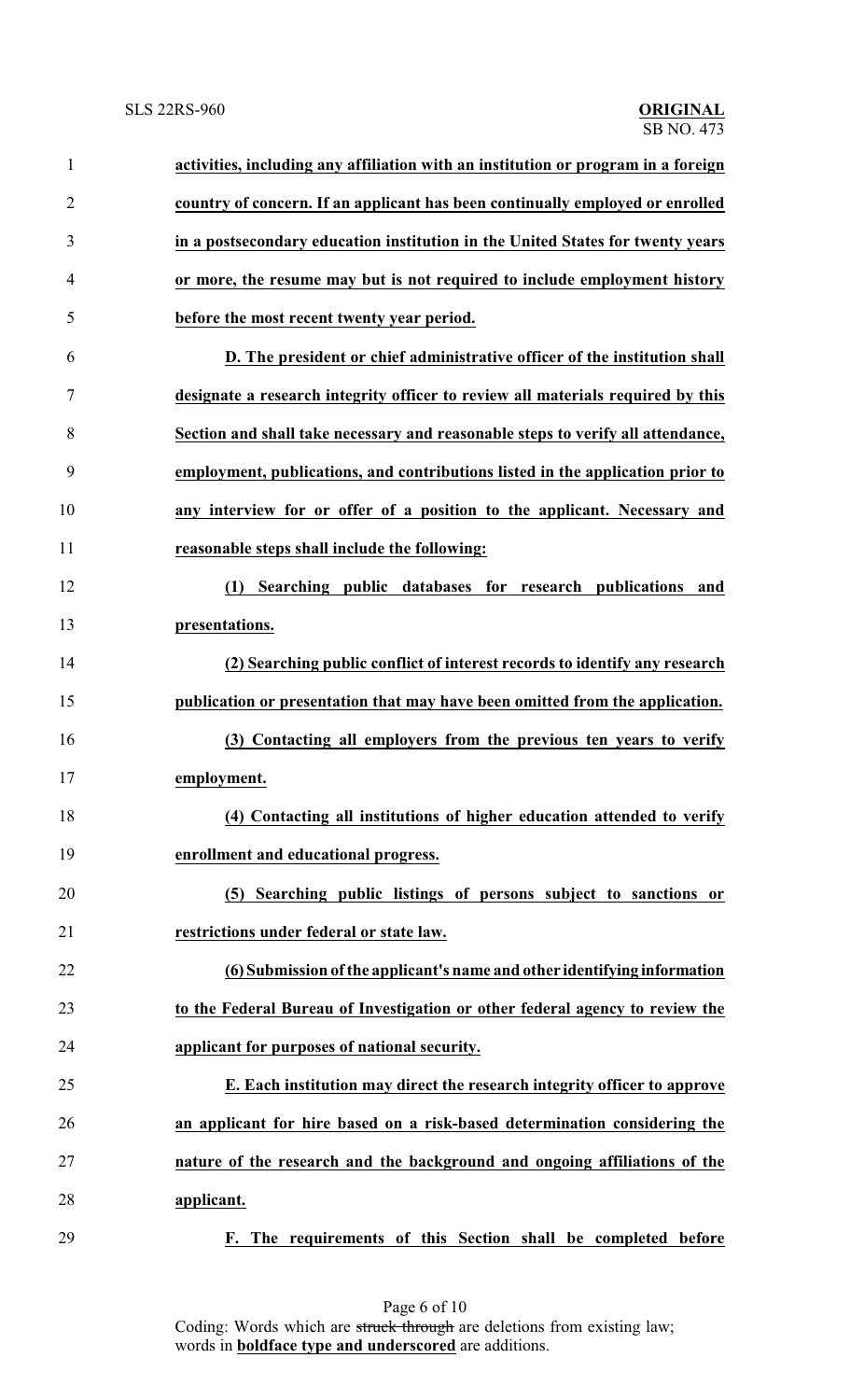| $\mathbf{1}$   | interviewing or offering any position to an applicant for a position listed in     |
|----------------|------------------------------------------------------------------------------------|
| $\overline{2}$ | <b>Subsection A of this Section.</b>                                               |
| 3              | G. Prior to July 1, 2025, the office of the legislative auditor shall perform      |
| $\overline{4}$ | an operational audit regarding implementation of the provisions of this Section.   |
| 5              | §1818.3. Foreign travel; research institutions                                     |
| 6              | A. By January 1, 2023, each post-secondary education institution as                |
| 7              | defined in R.S. 17:1818.1 that receives state appropriations and has a research    |
| 8              | budget of ten million dollars or more shall establish an international travel      |
| 9              | approval and monitoring program. The program shall require preapproval and         |
| 10             | screening by a research integrity officer designated by the president or chief     |
| 11             | administrative officer of the institution for any employment-related foreign       |
| 12             | travel and employment-related foreign activities engaged in by any faculty         |
| 13             | member, researcher, or any other research department staff. This requirement       |
| 14             | is in addition to any other travel approval process applicable to the institution. |
| 15             | B.(1) Preapproval by the research integrity officer shall be based on the          |
| 16             | applicant's review and acknowledgment of guidance published by the institution     |
| 17             | which relates to countries under sanctions or other restrictions imposed by the    |
| 18             | state or federal government, including any federal license requirement; customs    |
| 19             | rules; export controls; restrictions on taking institution property, including     |
| 20             | intellectual property, abroad; restrictions on presentations, teaching, and        |
| 21             | interactions with foreign colleagues; and other subjects important to the          |
| 22             | research and academic integrity of the institution.                                |
| 23             | (2) Preapproval shall be based on the binding commitment of the                    |
| 24             | individual traveler not to violate the institution's limitations on travel and     |
| 25             | activities abroad and to obey all applicable federal laws.                         |
| 26             | C. The state college or university shall maintain records of all foreign           |
| 27             | travel requests and approvals; expenses reimbursed by the institution during       |
| 28             | travel, including for transportation, food, and lodging; and payments and          |
| 29             | honoraria received during the travel and activities, including for transportation, |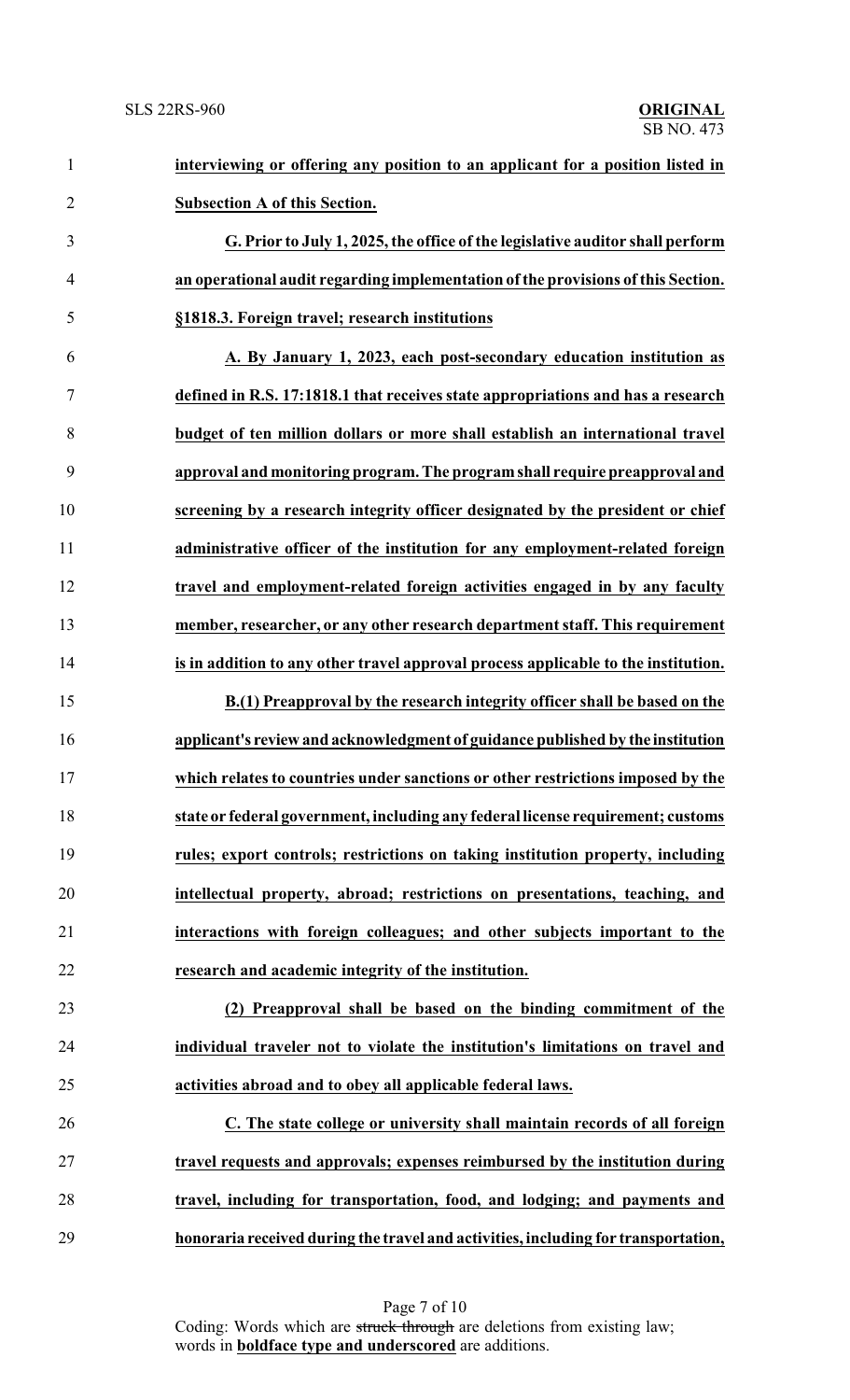| $\mathbf{1}$   | food, and lodging. The institution shall keep records of the purpose of the travel |
|----------------|------------------------------------------------------------------------------------|
| 2              | and any records related to the foreign activity review. These records shall be     |
| 3              | retained for at least three years or any longer period of time required by any     |
| $\overline{4}$ | other applicable state or federal law.                                             |
| 5              | D. The institution shall provide an annual report of travel to foreign             |
| 6              | countries of concern as defined in R.S. 17:1818.1 listing individual travelers,    |
|                | foreign locations visited, and foreign institutions visited to the board of        |
| 8              | supervisors of the applicable institution.                                         |
| 9              | E. By July 1, 2025, the office of the legislative auditor shall perform an         |
| 10             | operational audit regarding the implementation of this Section.                    |
| 11             | Section 2. This Act shall become effective on January 1, 2023.                     |
|                |                                                                                    |

The original instrument and the following digest, which constitutes no part of the legislative instrument, were prepared by Thomas L. Tyler.

|                 | <b>DIGEST</b>        |          |
|-----------------|----------------------|----------|
| SB 473 Original | 2022 Regular Session | Milligan |

Proposed law provides for reporting of gifts and contracts funded from foreign sources, screening of foreign researchers, and travel involving institutions of higher education.

Proposed law defines certain terms including "affiliate organization", "foreign country of concern", and "foreign source".

Proposed law requires each institution of higher education to report any gift received directly or indirectly from a foreign source having a value of \$50,000 or more in a fiscal year and that the report include all gifts valued at \$50,000 or more. Provides that the report be made to the following:

- (1) The institution's board of supervisors and an annual summary to the Board of Regents.
- (2) Unless already reported to the institution's board of supervisors, an annual summary of the gifts shall be filed with the Board of Regents for any institution of higher education or an affiliate organization of the institution.

Proposed law requires that the report include the amount of the gift and the date received; if the gift is a contract, its start and end date; name of the foreign source and country of principal residence or domicile; and a copy of the agreement between the foreign source and the institution.

Proposed law, beginning July 1, 2023, requires the internal auditor of the Board of Regents to annually audit a random sample of at least five percent of the total number of gifts. Provides for audits upon request by the governor or the presiding officers of the legislature.

Proposed law subjects an institution of higher education to a civil penalty of 105% of the amount of undisclosed gifts if it knowingly, willfully, or negligently fails to disclose the

Page 8 of 10

Coding: Words which are struck through are deletions from existing law; words in **boldface type and underscored** are additions.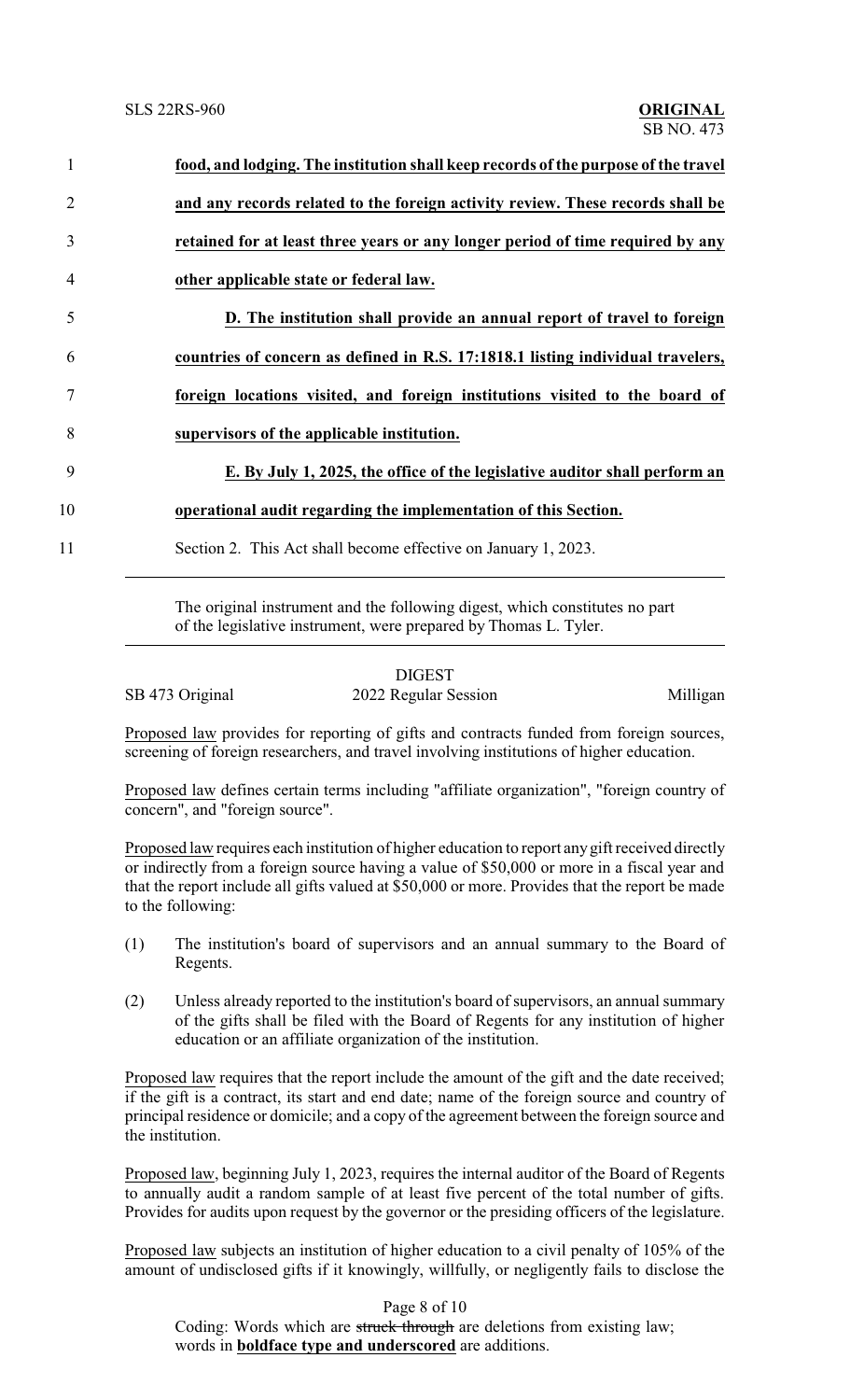information required in proposed law.

Proposed law requires that every person seeking employment in an institution of higher education that receives state appropriations and has an annual research budget of \$10 million or more, in a research or research-related support position, or applying as a graduate or undergraduate student for a research or research-related support position, or for a position as a visiting researcher be screened prior to being interviewed or offered a position of employment to determine the following:

- (1) Whether the person is a citizen of a foreign country and not a permanent resident of the United States.
- (2) Whether the person is a citizen or permanent resident of the United States who has any affiliation with an institution or program in a foreign country of concern.
- (3) Whether the person has at least one year of prior employment or training in a foreign country of concern, except for employment or training by an agency of the United States government.

Proposed law requires foreign applicants to provide a copy of their current passport and the most recently submitted Online Nonimmigrant Visa Application, DS-160.

Requires every applicant to submit a complete resume and curriculum vitae, including every institution of higher education attended; all previous employment since the applicant's eighteenth birthday; a list of all published material for which the applicant received credit as an author, a researcher, or otherwise or to which the applicant contributed significant research, writing, or editorial support; a list of the applicant's current and pending research funding, and its amount, from any source, including the applicant's role on the project, and a brief description of the research; and a full disclosure of non-university professional activities, including any affiliation with an institution or program in a foreign country of concern. If an applicant has been continually employed or enrolled in a postsecondary education institution in the United States for twenty years or more, the resume may but does not have to include employment history before the most recent twenty year period.

Proposed law requires review and verification of all materials submitted as well as attendance, employment, publications, and contributions listed in the application prior to any interview for or offer of a position to the applicant. Provides that verification steps include the following:

- (1) Searching public databases for research publications and presentations.
- (2) Searching public conflict of interest records to identify any research publication or presentation that may have been omitted from the application.
- (3) Contacting all employers from the previous ten years to verify employment.
- (4) Contacting all institutions of higher education attended to verify enrollment and educational progress.
- (5) Searching public listings of persons subject to sanctions or restrictions under federal law.
- (6) Submission of the applicant's name and other identifying information to the Federal Bureau of Investigation or other federal agency to review the applicant for purposes of national security.

Proposed law authorizes each institution to direct the approval of an applicant for hire based on a risk-based determination considering the nature of the research and the background and

## Page 9 of 10

Coding: Words which are struck through are deletions from existing law; words in **boldface type and underscored** are additions.